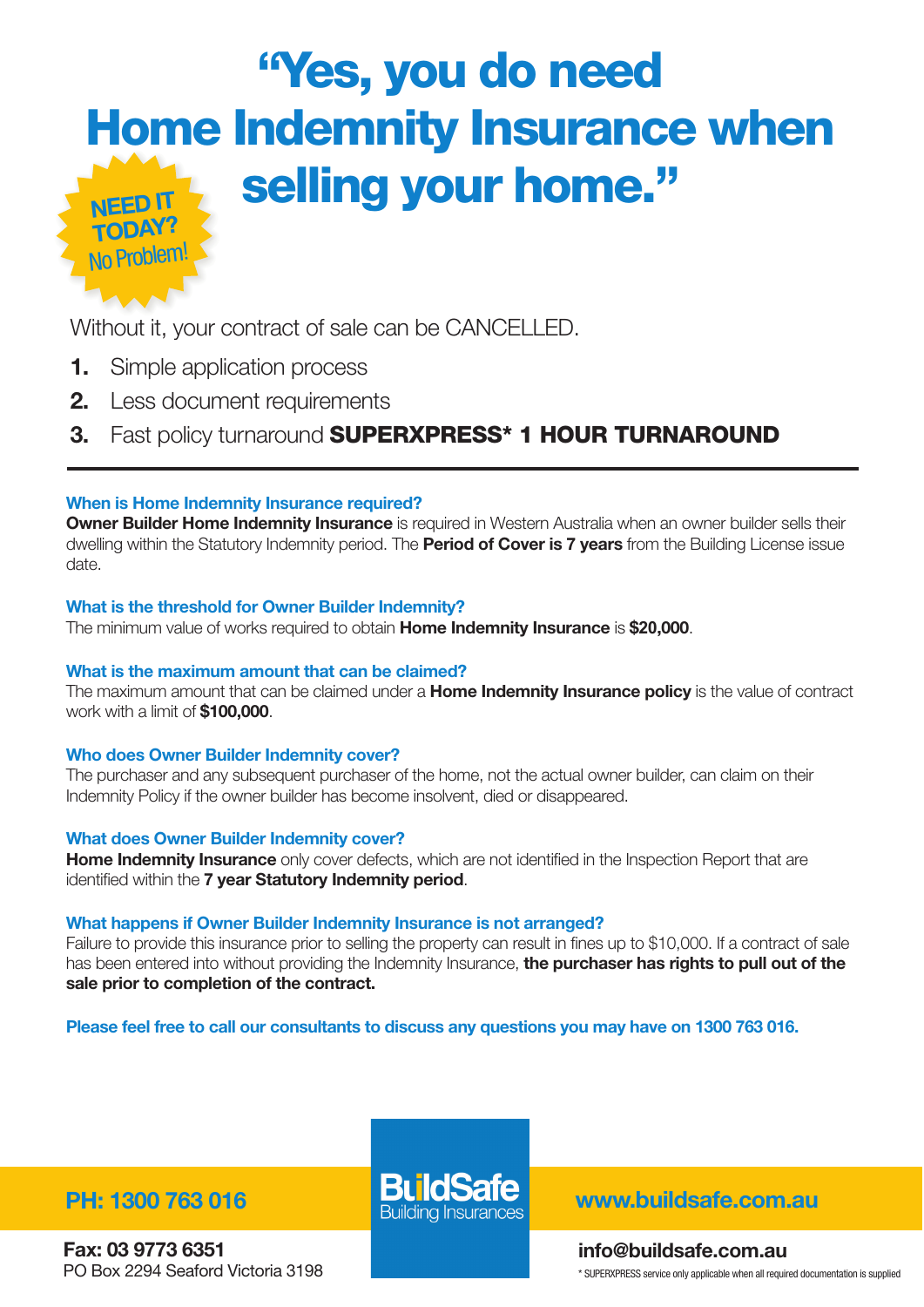## Owner Builder Home Indemnity Insurance Proposal

Please answer ALL questions

 $\Box$  Completion of a Dwelling

Construction of a Swimming Pool

| <b>1. DETAILS OF THE INSURED</b>  |                                                                                                                                                                |                                                          |                                                                                                               |                             | 2. TYPE OF OWNER-BUILDER WORK continued                                                                                                     |               |  |  |  |
|-----------------------------------|----------------------------------------------------------------------------------------------------------------------------------------------------------------|----------------------------------------------------------|---------------------------------------------------------------------------------------------------------------|-----------------------------|---------------------------------------------------------------------------------------------------------------------------------------------|---------------|--|--|--|
| <b>Owner Builder Details:</b>     |                                                                                                                                                                |                                                          | Provide a detailed description of Owner Builder work<br>(eg: construction of two storey dwelling with garage) |                             |                                                                                                                                             |               |  |  |  |
| Trading Name:                     |                                                                                                                                                                |                                                          |                                                                                                               |                             |                                                                                                                                             |               |  |  |  |
|                                   |                                                                                                                                                                |                                                          | Floor area of project:                                                                                        |                             | m <sub>2</sub>                                                                                                                              |               |  |  |  |
|                                   |                                                                                                                                                                |                                                          |                                                                                                               |                             | Replacement cost of work @ current day rates \$                                                                                             |               |  |  |  |
| Address:                          |                                                                                                                                                                | Replacement cost of swimming pool @ current day rates \$ |                                                                                                               |                             |                                                                                                                                             |               |  |  |  |
|                                   |                                                                                                                                                                |                                                          |                                                                                                               |                             | (N.B. The replacement cost should reflect the price a licenced builder<br>would charge today to do all the work which is now being insured) |               |  |  |  |
| State:                            | Postcode:                                                                                                                                                      |                                                          |                                                                                                               |                             | 3. DETAILS OF CONTRACTORS WHO CARRIED<br>OUT WORKS GREATER THAN \$20,000                                                                    |               |  |  |  |
| <b>Postal Address:</b>            |                                                                                                                                                                |                                                          | <b>Type of Work</b>                                                                                           | <b>Name</b>                 | <b>Address</b>                                                                                                                              | Licence No.   |  |  |  |
|                                   |                                                                                                                                                                |                                                          | <b>Bricklayer</b><br>(if used and<br>available)                                                               |                             |                                                                                                                                             |               |  |  |  |
| State:                            | Postcode:                                                                                                                                                      |                                                          |                                                                                                               |                             |                                                                                                                                             |               |  |  |  |
| <b>Property for Sale Address:</b> |                                                                                                                                                                |                                                          | Carpenter<br>(if used and<br>available)                                                                       |                             |                                                                                                                                             |               |  |  |  |
| Flat/Unit No:                     | Unit No:                                                                                                                                                       | Lot No:                                                  |                                                                                                               |                             |                                                                                                                                             |               |  |  |  |
| Street:                           |                                                                                                                                                                |                                                          | Plasterer<br>(if used and                                                                                     |                             |                                                                                                                                             |               |  |  |  |
| Suburb:                           |                                                                                                                                                                |                                                          | available)                                                                                                    |                             |                                                                                                                                             |               |  |  |  |
| State:                            | Postcode:                                                                                                                                                      |                                                          |                                                                                                               |                             |                                                                                                                                             |               |  |  |  |
| Telephone:                        |                                                                                                                                                                |                                                          |                                                                                                               | <b>4. APPLICANT HISTORY</b> |                                                                                                                                             |               |  |  |  |
| Home:                             |                                                                                                                                                                |                                                          | Builders Indemnity Insurance?                                                                                 |                             | Have you at any time ever been refused or declined                                                                                          | Yes<br>No l   |  |  |  |
| Work:                             |                                                                                                                                                                |                                                          |                                                                                                               |                             | Have you purchased Builders Indemnity Insurance                                                                                             |               |  |  |  |
| Mobile:                           |                                                                                                                                                                |                                                          |                                                                                                               |                             | as an Owner Builder within the last five years?<br>Have you ever held a builders/contractor licence or                                      | No l<br>Yes I |  |  |  |
| Fax:                              |                                                                                                                                                                |                                                          | registration?                                                                                                 |                             |                                                                                                                                             | Yes L<br>No l |  |  |  |
| Email:                            | Have you ever had a claim against you or been<br>directed to repair/replace defective workmanship as<br>a result of a complaint by a Homeowner?<br>No l<br>Yes |                                                          |                                                                                                               |                             |                                                                                                                                             |               |  |  |  |
| 2. TYPE OF OWNER-BUILDER WORK     | Is there any relationship between the<br>Owner Builder and the Purchaser?                                                                                      | Yes I<br>No l                                            |                                                                                                               |                             |                                                                                                                                             |               |  |  |  |
|                                   | Identify the type of work to be insured. For example, if the work<br>includes several types of work eg: Garage, Swimming Pool.                                 |                                                          | subject to a legal judgement or are currently<br>involved in any legal proceedings?                           |                             | Have you ever been declared bankrupt or entered<br>into a deed of assignment/ composition or been                                           | No l<br>Yes   |  |  |  |
| Single storey                     | Double storey                                                                                                                                                  | Other                                                    |                                                                                                               |                             | If you answered yes to any of the above questions please supply full details                                                                |               |  |  |  |
| Construction of a Dwelling        |                                                                                                                                                                |                                                          |                                                                                                               |                             |                                                                                                                                             |               |  |  |  |
|                                   | Construction of a Dwelling Extension                                                                                                                           |                                                          |                                                                                                               |                             |                                                                                                                                             |               |  |  |  |
| Construction of a Garage, Carport |                                                                                                                                                                |                                                          |                                                                                                               |                             |                                                                                                                                             |               |  |  |  |
| Renovation of a Dwelling          |                                                                                                                                                                |                                                          |                                                                                                               |                             |                                                                                                                                             |               |  |  |  |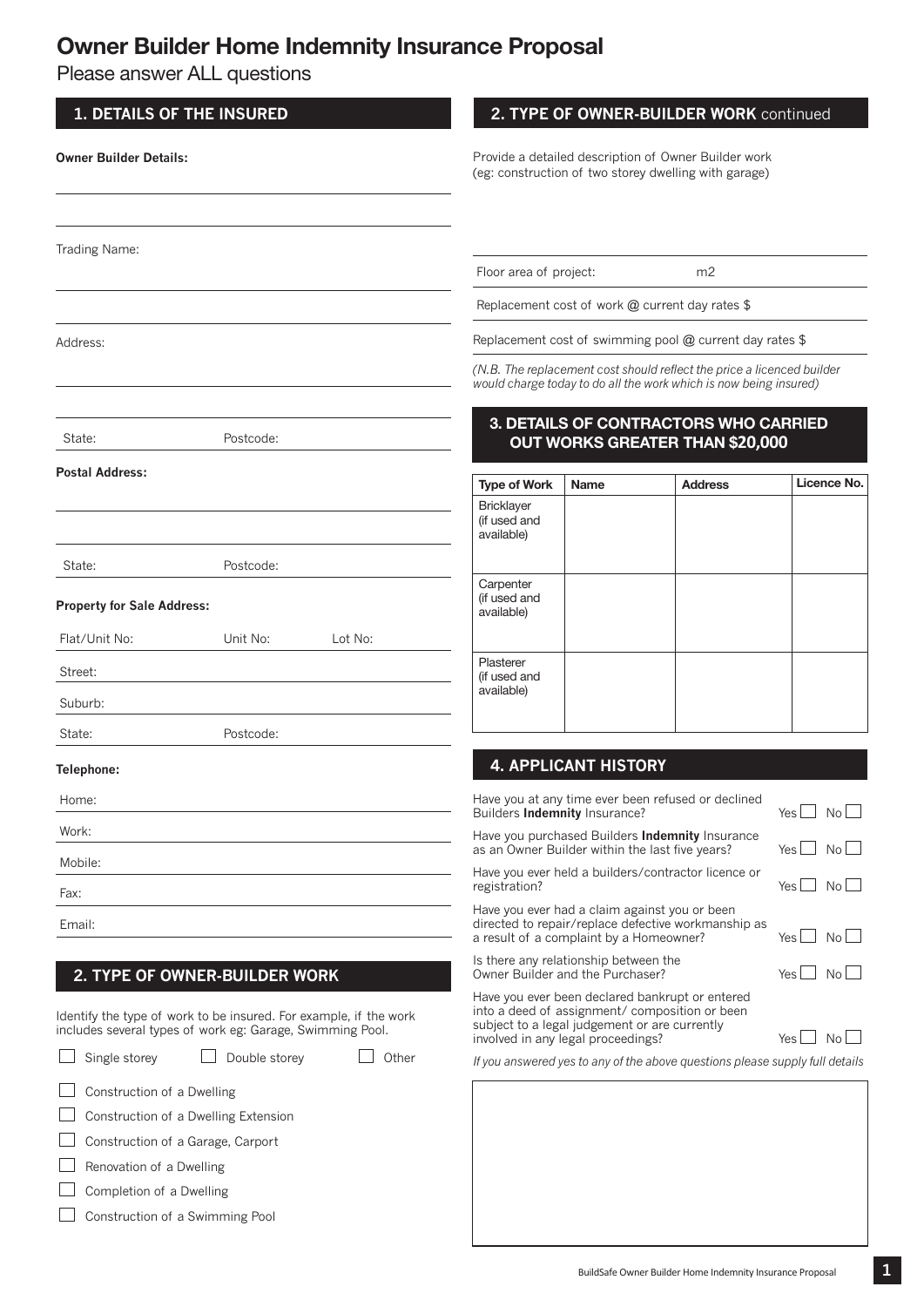#### This declaration must be completed and signed by or on behalf of all parties making this application.

I/we declare that:

 $\gamma$ 

- i. the answers and information given by me/us in this proposal are true and correct in all respects and that no information has been withheld which would affect Assetinsure's decision about accepting this insurance and where answers in this proposal are not my/our own handwriting, they have been checked by me/us and I/we agree they are correct
- ii. I/we have read and understood the clauses detailed under the Important Information in this proposal
- iii. if there was insufficient space to fully answer any questions, we have attached supplementary pages providing the additional information required
- I/we authorise Assetinsure to give to, or obtain information from other insurers or an insurance or credit reference bureau, any information relating to these insurance covers, and any other insurances held by me/us and claims under those insurances
- v. I/we understand that if this Proposal is accepted the insurance cover will be subject to the terms and conditions set out in Assetinsure Owner Builder Warranty Insurance Policy
- vi. I/we further acknowledge that Assetinsure, their agents or employees reserve the right to decline this proposal
- vii. I/we acknowledge that on issuance of an individual Owner Builder Warranty Certificate it is the purchaser and the successors in title to the purchaser who is the Insured and not me/us as the Applicant/ Owner Builder
- viii. I/we confirm that the information contained in this application is true and correct
- ix. I/we have read and understood the terms and conditions of the Financial Services Guide
- x. By providing this information and signing this form, you confirm you have the consent of the alternate contact to provide their name and for them to provide your current details if Assetinsure cannot reach you at your usual address

#### **Applicants**

| Signature:                                |             |  |  |
|-------------------------------------------|-------------|--|--|
| Print Name:                               | Date: $/$ / |  |  |
| Signature:                                |             |  |  |
| Print Name:                               | Date: $/$ / |  |  |
| Dlogge aupply of thus forwarding address: |             |  |  |

Please supply a future forwarding address:

Alternate Contact (Optional):

Address:

(to be used only when contact cannot be made with you at your usual address)

#### **6. Document checklist**

To avoid delays with processing your Warranty Insurance Proposal, use this checklist to ensure you include all the required documentation.

#### Western Australian Home Indemnity Checklist

- 1. Arrange a Inspection/defects report and attach copy (To engage an accredited inspector see **www.buildsafe.com.au**)
- 2. Owner Builder to complete and sign proposal form
- 3. Attach a copy of the Building Licence (Local Council)
- 4. BSB/BRB Certificate
- 5. Copy of Driver's Licence of Owner Builder

#### 5. Declaration 7. IMPORTANT INFORMATION

#### Duty of Disclosure

This policy is subject to The Insurance Contracts Act 1984.

Under that Act you have a Duty of Disclosure.

Before you take out insurance with us you have a duty to tell us of everything that you know, or could reasonably be expected to know, that is relevant to our decision to insure you and to the terms of that insurance. If you are not sure whether something is relevant you should inform us anyway. You have the same legal duty to inform us of those things before you renew, extend, vary, or reinstate your contract of general insurance.

Your duty however does not require disclosure of things that:

- reduce the risk
- are common knowledge
- we know or, in the ordinary course of our business, ought to know, or
- we have indicated we do not want to know.

If you do not comply with your Duty of Disclosure, we may be entitled to:

- reduce our liability for any claim
- cancel the contract
- refuse to pay the claim
- avoid the contract from its beginning, if your non-disclosure was fraudulent

#### Privacy Statement

Assetinsure respects your privacy and operates at all times in accordance with its Privacy Policy. Any personal information provided by you will be treated in accordance with the Privacy Act 1988 (Cth). This privacy notification provides a summary of how Assetinsure treats your personal information, and it is recommended that you read Assetinsure's Privacy Policy in conjunction with this notice. Assetinsure primarily collects your personal information via this form to assess your request for insurance and to administer your policy but may also use this information to settle an insurance claim, provide other insurance services as requested by you, and also to notify you about other Assetinsure services or promotions from time to time.

If you do not provide the information requested you may breach your Duty of Disclosure, your<br>application may not be capable of being accepted, additional conditions may be imposed on any<br>cover provided or Assetinsure

In order to provide its insurance services Assetinsure may need to disclose your personal information to third parties including, but

not limited to: agents, underwriters, advisors and brokers; claims management and other service providers; claims adjustors, loss assessors and other claims investigators; lawyers; reinsurers and reinsurance brokers; or as required by law (for a full list see Assetinsure's Privacy Policy). In the event<br>of a claim, Assetinsure may disclose your personal information (including sensitive information) to of a claim, Assetinsure may disclose your personal information (including sensitive information) to overseas reinsurers for the purpose of assessing

your claim. Assetinsure will only share information with third parties where Assetinsure reasonably believes it is necessary in assessing your insurance claim and in providing the products and services requested.

In accordance with Assetinsure's Privacy Policy you may obtain access at any time to personal information that Assetinsure or its service providers hold on you. Assetinsure's Privacy Policy contains information about how to access and correct the personal information Assetinsure holds on you and also how to complain about a breach of privacy. If you would like additional information about privacy or would like to obtain a copy of the Privacy Policy, please contact Assetinsure's Privacy<br>Officer by:

Officer by: Online at: http://www.assetinsure.com.au/ssl/cms/files\_cms/AIPrivacyPolicy.pdf

By phone on: 02 8274 2898 By email to: privacy@assetinsure.com.au

By letter to the Privacy Manager at: Assetinsure, 44 Pitt Street, Sydney, NSW 2000 In signing this form you expressly consent to us using your personal information in accordance with our Privacy Policy. You can also download a copy of Assetinsure's Privacy Policy by visiting

www.Assetinsure.com.au/docs/PrivacyPolicy.pdf

#### 8. PAYMENT DETAILS

PAyMENT OPTIONS Bank Cheque - Direct Payment - Credit Card

|               | (Visa or MasterCard Only)           |  |  |  |  |  |  |  |  |
|---------------|-------------------------------------|--|--|--|--|--|--|--|--|
| bank details: | BuildSafe Insurance Brokers Pty Ltd |  |  |  |  |  |  |  |  |
| ount name:    | BSB: 183 334 Macquaire Bank         |  |  |  |  |  |  |  |  |
|               | Account No: 305 584 781             |  |  |  |  |  |  |  |  |
|               |                                     |  |  |  |  |  |  |  |  |

Please Note: Direct payment requires a copy of the transaction receipt with your proposal as proof of payment. Subject to bank clearance. Note: We cannot accept Personal or Business Cheques

#### Credit Card Details (Visa or Mastercard)

Cardholder name:

 $O<sub>U</sub>$ Acco

| Expiry date: |  |  |  |  |  |  |  |
|--------------|--|--|--|--|--|--|--|
| Card no:     |  |  |  |  |  |  |  |
|              |  |  |  |  |  |  |  |
| Signature:   |  |  |  |  |  |  |  |

Authorisation to deduct premium amount *2% Surcharge applies to all Credit card payments*

**XXPLEASE RETURN TO:** 

**BuildSafe Insurance Brokers Pty Ltd** PO Box 2294, Seaford Vic 3198 Phone: 1300 763 016 Fax: 03 9773 6351 Email: info@buildsafe.com.au

Name: Phone: